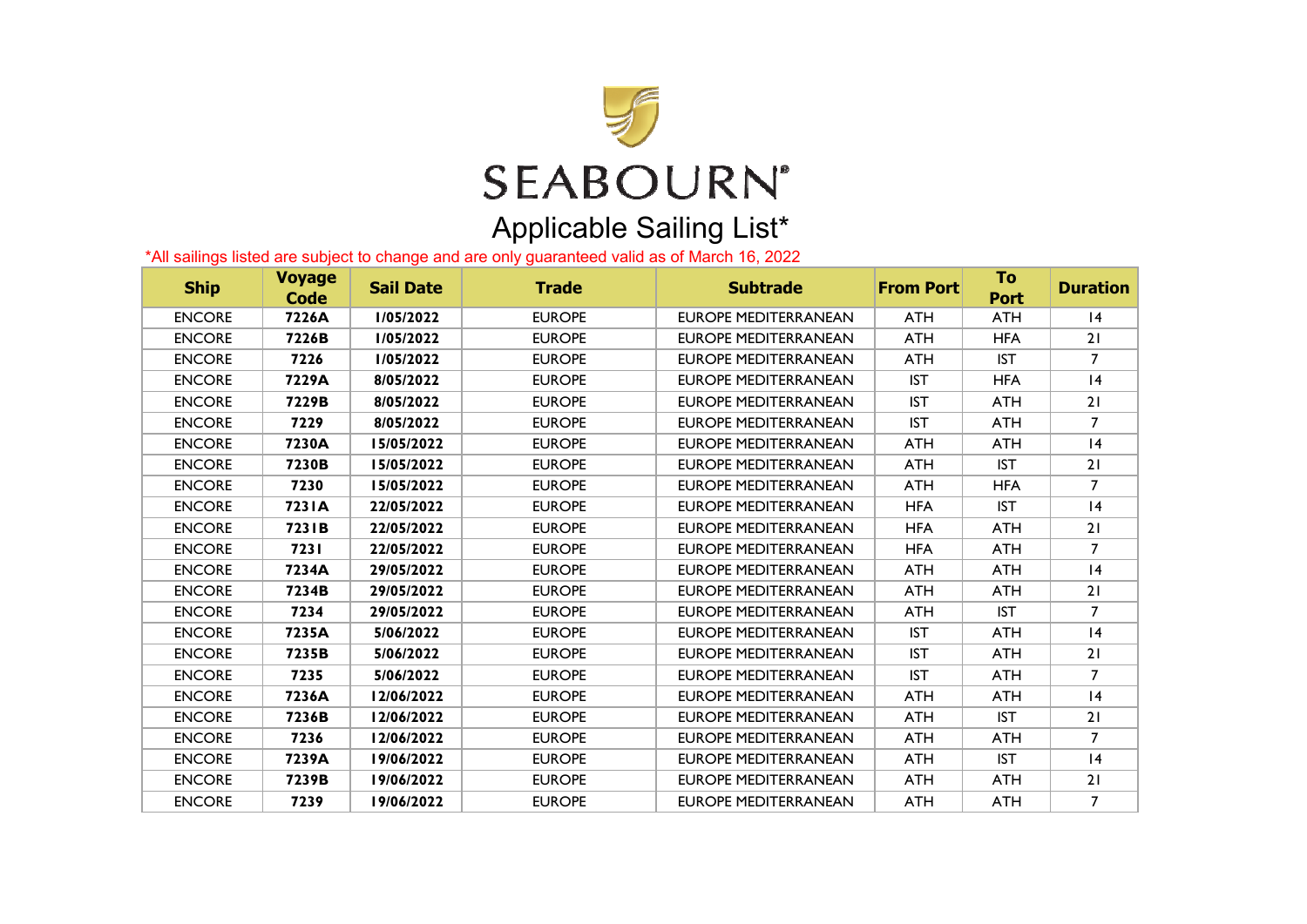| <b>ENCORE</b> | 7240A  | 26/06/2022 | <b>EUROPE</b> | <b>EUROPE MEDITERRANEAN</b> | <b>ATH</b> | <b>ATH</b> | 14             |
|---------------|--------|------------|---------------|-----------------------------|------------|------------|----------------|
| <b>ENCORE</b> | 7240B  | 26/06/2022 | <b>EUROPE</b> | EUROPE MEDITERRANEAN        | ATH        | <b>VCE</b> | 21             |
| <b>ENCORE</b> | 7240   | 26/06/2022 | <b>EUROPE</b> | <b>EUROPE MEDITERRANEAN</b> | ATH        | <b>IST</b> | $\overline{7}$ |
| <b>ENCORE</b> | 7241A  | 3/07/2022  | <b>EUROPE</b> | EUROPE MEDITERRANEAN        | <b>IST</b> | <b>VCE</b> | 4              |
| <b>ENCORE</b> | 7241B  | 3/07/2022  | <b>EUROPE</b> | <b>EUROPE MEDITERRANEAN</b> | <b>IST</b> | ATH        | 21             |
| <b>ENCORE</b> | 7241   | 3/07/2022  | <b>EUROPE</b> | EUROPE MEDITERRANEAN        | <b>IST</b> | ATH        | $\overline{7}$ |
| <b>ENCORE</b> | 7244A  | 10/07/2022 | <b>EUROPE</b> | <b>EUROPE MEDITERRANEAN</b> | <b>ATH</b> | <b>ATH</b> | 4              |
| <b>ENCORE</b> | 7244B  | 10/07/2022 | <b>EUROPE</b> | <b>EUROPE MEDITERRANEAN</b> | <b>ATH</b> | <b>IST</b> | 21             |
| <b>ENCORE</b> | 7244   | 10/07/2022 | <b>EUROPE</b> | EUROPE MEDITERRANEAN        | <b>ATH</b> | <b>VCE</b> | $\overline{7}$ |
| <b>ENCORE</b> | 7245A  | 17/07/2022 | <b>EUROPE</b> | EUROPE MEDITERRANEAN        | <b>VCE</b> | <b>IST</b> | 4              |
| <b>ENCORE</b> | 7245B  | 17/07/2022 | <b>EUROPE</b> | EUROPE MEDITERRANEAN        | <b>VCE</b> | ATH        | 21             |
| <b>ENCORE</b> | 7245   | 17/07/2022 | <b>EUROPE</b> | EUROPE MEDITERRANEAN        | <b>VCE</b> | <b>ATH</b> | $\overline{7}$ |
| <b>ENCORE</b> | 7246A  | 24/07/2022 | <b>EUROPE</b> | <b>EUROPE MEDITERRANEAN</b> | ATH        | ATH        | 4              |
| <b>ENCORE</b> | 7246B  | 24/07/2022 | <b>EUROPE</b> | EUROPE MEDITERRANEAN        | ATH        | ATH        | 21             |
| <b>ENCORE</b> | 7246   | 24/07/2022 | <b>EUROPE</b> | <b>EUROPE MEDITERRANEAN</b> | <b>ATH</b> | <b>IST</b> | 7              |
| <b>ENCORE</b> | 7249A  | 31/07/2022 | <b>EUROPE</b> | <b>EUROPE MEDITERRANEAN</b> | <b>IST</b> | <b>ATH</b> | 4              |
| <b>ENCORE</b> | 7249B  | 31/07/2022 | <b>EUROPE</b> | <b>EUROPE MEDITERRANEAN</b> | <b>IST</b> | <b>ATH</b> | 21             |
| <b>ENCORE</b> | 7249   | 31/07/2022 | <b>EUROPE</b> | <b>EUROPE MEDITERRANEAN</b> | <b>IST</b> | <b>ATH</b> | $7^{\circ}$    |
| <b>ENCORE</b> | 7250A  | 7/08/2022  | <b>EUROPE</b> | EUROPE MEDITERRANEAN        | <b>ATH</b> | ATH        | 4              |
| <b>ENCORE</b> | 7250B  | 7/08/2022  | <b>EUROPE</b> | <b>EUROPE MEDITERRANEAN</b> | ATH        | <b>IST</b> | 21             |
| <b>ENCORE</b> | 7250   | 7/08/2022  | <b>EUROPE</b> | <b>EUROPE MEDITERRANEAN</b> | ATH        | ATH        | $\overline{7}$ |
| <b>ENCORE</b> | 7251A  | 14/08/2022 | <b>EUROPE</b> | <b>EUROPE MEDITERRANEAN</b> | ATH        | <b>IST</b> | 4              |
| <b>ENCORE</b> | 725 IB | 14/08/2022 | <b>EUROPE</b> | EUROPE MEDITERRANEAN        | ATH        | <b>ATH</b> | 21             |
| <b>ENCORE</b> | 7251   | 14/08/2022 | <b>EUROPE</b> | EUROPE MEDITERRANEAN        | <b>ATH</b> | <b>ATH</b> | $\overline{7}$ |
| <b>ENCORE</b> | 7254A  | 21/08/2022 | <b>EUROPE</b> | <b>EUROPE MEDITERRANEAN</b> | <b>ATH</b> | <b>ATH</b> | 4              |
| <b>ENCORE</b> | 7254B  | 21/08/2022 | <b>EUROPE</b> | <b>EUROPE MEDITERRANEAN</b> | ATH        | <b>HFA</b> | 21             |
| <b>ENCORE</b> | 7254   | 21/08/2022 | <b>EUROPE</b> | <b>EUROPE MEDITERRANEAN</b> | <b>ATH</b> | <b>IST</b> | $\overline{7}$ |
| <b>ENCORE</b> | 7255A  | 28/08/2022 | <b>EUROPE</b> | <b>EUROPE MEDITERRANEAN</b> | <b>IST</b> | <b>HFA</b> | 4              |
| <b>ENCORE</b> | 7255B  | 28/08/2022 | <b>EUROPE</b> | EUROPE MEDITERRANEAN        | <b>IST</b> | <b>ATH</b> | 21             |
| <b>ENCORE</b> | 7255   | 28/08/2022 | <b>EUROPE</b> | EUROPE MEDITERRANEAN        | <b>IST</b> | <b>ATH</b> | $\overline{7}$ |
| <b>ENCORE</b> | 7256A  | 4/09/2022  | <b>EUROPE</b> | <b>EUROPE MEDITERRANEAN</b> | ATH        | <b>ATH</b> | 4              |
| <b>ENCORE</b> | 7256B  | 4/09/2022  | <b>EUROPE</b> | <b>EUROPE MEDITERRANEAN</b> | <b>ATH</b> | <b>IST</b> | 21             |
| <b>ENCORE</b> | 7256   | 4/09/2022  | <b>EUROPE</b> | <b>EUROPE MEDITERRANEAN</b> | ATH        | <b>HFA</b> | $\overline{7}$ |
| <b>ENCORE</b> | 7259A  | 11/09/2022 | <b>EUROPE</b> | EUROPE MEDITERRANEAN        | <b>HFA</b> | <b>IST</b> | 4              |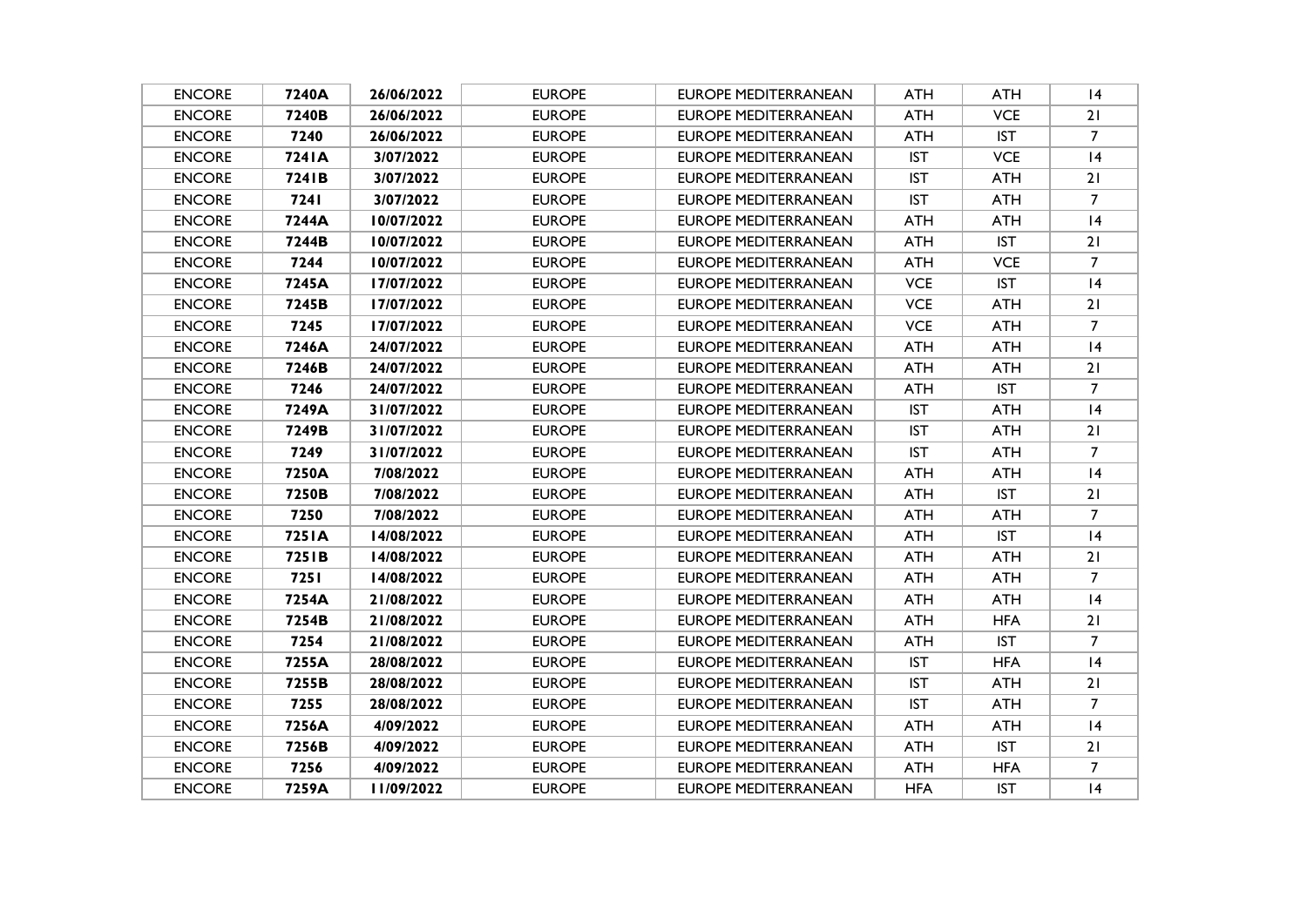| <b>ENCORE</b> | 7259B       | 11/09/2022 | <b>EUROPE</b>       | EUROPE MEDITERRANEAN        | <b>HFA</b> | ATH        | 21             |
|---------------|-------------|------------|---------------------|-----------------------------|------------|------------|----------------|
| <b>ENCORE</b> | 7259        | 11/09/2022 | <b>EUROPE</b>       | EUROPE MEDITERRANEAN        | <b>HFA</b> | <b>ATH</b> | $\overline{7}$ |
| <b>ENCORE</b> | 7260A       | 18/09/2022 | <b>EUROPE</b>       | EUROPE MEDITERRANEAN        | <b>ATH</b> | ATH        | 4              |
| <b>ENCORE</b> | 7260B       | 18/09/2022 | <b>EUROPE</b>       | EUROPE MEDITERRANEAN        | ATH        | <b>VCE</b> | 21             |
| <b>ENCORE</b> | 7260        | 18/09/2022 | <b>EUROPE</b>       | <b>EUROPE MEDITERRANEAN</b> | ATH        | <b>IST</b> | 7              |
| <b>ENCORE</b> | 726 I A     | 25/09/2022 | <b>EUROPE</b>       | <b>EUROPE MEDITERRANEAN</b> | <b>IST</b> | <b>VCE</b> | 4              |
| <b>ENCORE</b> | 7261B       | 25/09/2022 | <b>EUROPE</b>       | <b>EUROPE MEDITERRANEAN</b> | <b>IST</b> | <b>ATH</b> | 21             |
| <b>ENCORE</b> | 7261        | 25/09/2022 | <b>EUROPE</b>       | <b>EUROPE MEDITERRANEAN</b> | <b>IST</b> | <b>ATH</b> | $\overline{7}$ |
| <b>ENCORE</b> | 7264A       | 2/10/2022  | <b>EUROPE</b>       | EUROPE MEDITERRANEAN        | <b>ATH</b> | <b>ATH</b> | 4              |
| <b>ENCORE</b> | 7264B       | 2/10/2022  | <b>EUROPE</b>       | <b>EUROPE MEDITERRANEAN</b> | <b>ATH</b> | <b>IST</b> | 21             |
| <b>ENCORE</b> | 7264        | 2/10/2022  | <b>EUROPE</b>       | EUROPE MEDITERRANEAN        | <b>ATH</b> | <b>VCE</b> | $\overline{7}$ |
| <b>ENCORE</b> | 7265A       | 9/10/2022  | <b>EUROPE</b>       | EUROPE MEDITERRANEAN        | <b>VCE</b> | <b>IST</b> | 4              |
| <b>ENCORE</b> | 7265B       | 9/10/2022  | <b>EUROPE</b>       | <b>EUROPE MEDITERRANEAN</b> | <b>VCE</b> | <b>ATH</b> | 21             |
| <b>ENCORE</b> | 7265        | 9/10/2022  | <b>EUROPE</b>       | EUROPE MEDITERRANEAN        | <b>VCE</b> | ATH        | $\overline{7}$ |
| <b>ENCORE</b> | 7266A       | 16/10/2022 | <b>EUROPE</b>       | <b>EUROPE MEDITERRANEAN</b> | <b>ATH</b> | <b>ATH</b> | 4              |
| <b>ENCORE</b> | 7266        | 16/10/2022 | <b>EUROPE</b>       | EUROPE MEDITERRANEAN        | ATH        | <b>IST</b> | $\overline{7}$ |
| <b>ENCORE</b> | 7269A       | 23/10/2022 | <b>EUROPE</b>       | <b>EUROPE MEDITERRANEAN</b> | <b>IST</b> | <b>IST</b> | 4              |
| <b>ENCORE</b> | 7269        | 23/10/2022 | <b>EUROPE</b>       | EUROPE MEDITERRANEAN        | <b>IST</b> | <b>ATH</b> | $\overline{7}$ |
| <b>ENCORE</b> | 7270A       | 30/10/2022 | <b>EUROPE</b>       | EUROPE MEDITERRANEAN        | ATH        | ATH        | 4              |
| <b>ENCORE</b> | 7270B       | 30/10/2022 | <b>EUROPE</b>       | <b>EUROPE MEDITERRANEAN</b> | <b>ATH</b> | <b>ATH</b> | 21             |
| <b>ENCORE</b> | 7270        | 30/10/2022 | <b>EUROPE</b>       | EUROPE MEDITERRANEAN        | <b>ATH</b> | <b>IST</b> | $\overline{7}$ |
| <b>ENCORE</b> | 7271A       | 6/11/2022  | <b>EUROPE</b>       | <b>EUROPE MEDITERRANEAN</b> | <b>IST</b> | ATH        | 4              |
| <b>ENCORE</b> | <b>7271</b> | 6/11/2022  | <b>EUROPE</b>       | EUROPE MEDITERRANEAN        | <b>IST</b> | <b>ATH</b> | $\overline{7}$ |
| <b>ENCORE</b> | 7274A       | 13/11/2022 | ARABIA/ASIA         | WESTBOUND ASIA              | ATH        | <b>DXB</b> | 24             |
| <b>ENCORE</b> | 7274        | 13/11/2022 | <b>EUROPE</b>       | <b>EUROPE MEDITERRANEAN</b> | <b>ATH</b> | <b>ATH</b> | $\overline{7}$ |
| <b>ENCORE</b> | 7277        | 20/11/2022 | ARABIA/INDIA/AFRICA | WESTBOUND ASIA              | ATH        | <b>DXB</b> | 17             |
| <b>ENCORE</b> | 7277A       | 20/11/2022 | ARABIA/ASIA         | <b>WESTBOUND ASIA</b>       | ATH        | <b>SIN</b> | 33             |
| <b>ENCORE</b> | 7280A       | 7/12/2022  | ASIA/ORIENT         | <b>ASIA PASSAGE</b>         | <b>DXB</b> | <b>HKG</b> | 32             |
| <b>ENCORE</b> | 7280        | 7/12/2022  | ARABIA/INDIA/AFRICA | <b>WESTBOUND ASIA</b>       | <b>DXB</b> | <b>SIN</b> | 16             |
| <b>ENCORE</b> | 7281A       | 23/12/2022 | ASIA/ORIENT         | <b>ASIA PASSAGE</b>         | <b>SIN</b> | SIN        | 30             |
| <b>ENCORE</b> | 7281        | 23/12/2022 | <b>ASIA/ORIENT</b>  | <b>ASIA PASSAGE</b>         | <b>SIN</b> | <b>HKG</b> | 16             |
| <b>ENCORE</b> | 7310        | 8/01/2023  | <b>ASIA/ORIENT</b>  | <b>ASIA PASSAGE</b>         | HKG        | <b>SIN</b> | 4              |
| <b>ENCORE</b> | 7311A       | 22/01/2023 | <b>ASIA/ORIENT</b>  | <b>ASIA PASSAGE</b>         | <b>SIN</b> | <b>SIN</b> | 28             |
| <b>ENCORE</b> | 7311        | 22/01/2023 | <b>ASIA/ORIENT</b>  | <b>ASIA PASSAGE</b>         | <b>SIN</b> | <b>HKG</b> | 4              |
|               |             |            |                     |                             |            |            |                |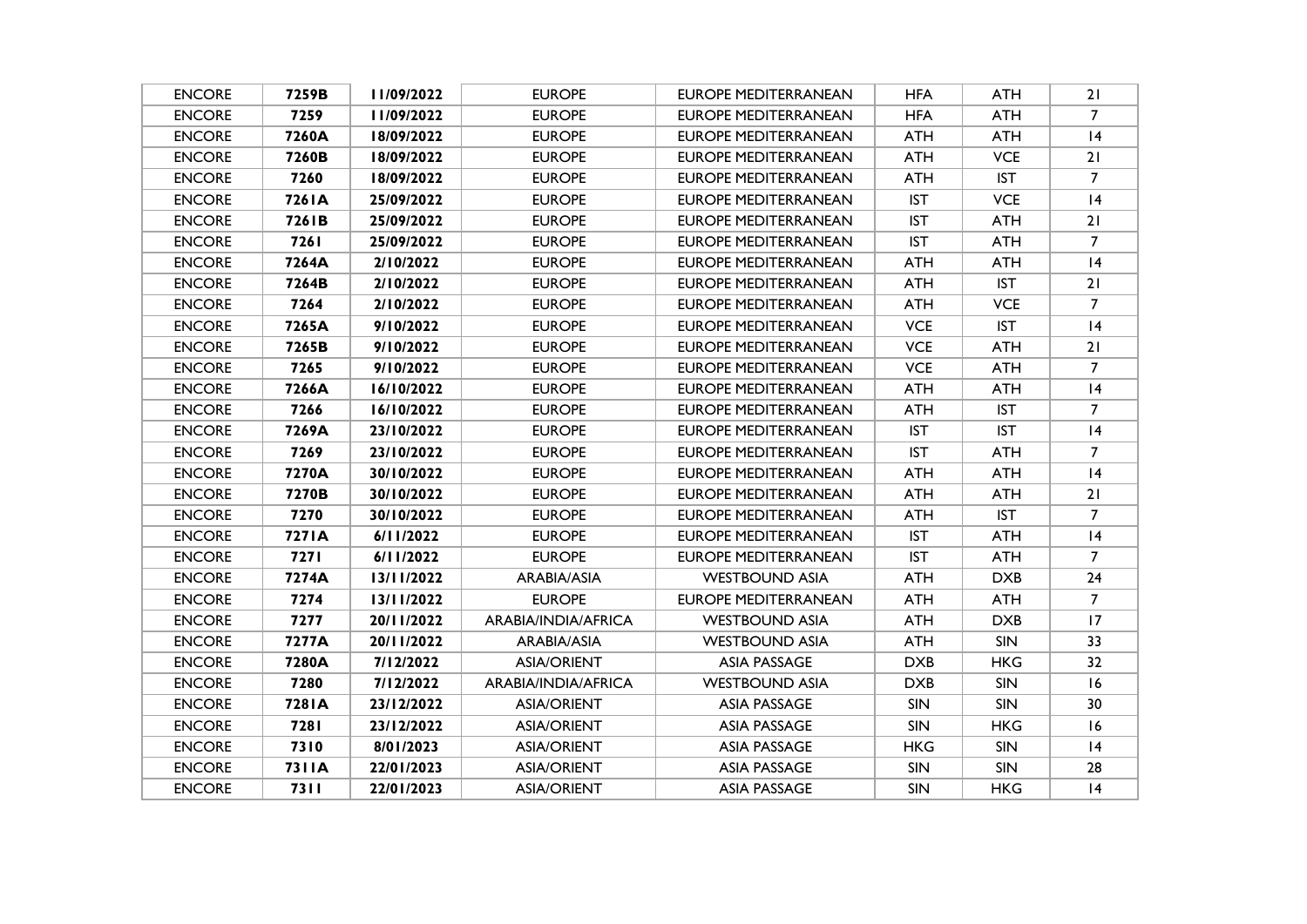| <b>ENCORE</b>  | 7314A | 5/02/2023  | <b>ASIA/ORIENT</b>  | <b>ASIA PASSAGE</b>                  | <b>HKG</b> | <b>HKG</b> | 28             |
|----------------|-------|------------|---------------------|--------------------------------------|------------|------------|----------------|
| <b>ENCORE</b>  | 7314  | 5/02/2023  | <b>ASIA/ORIENT</b>  | <b>ASIA PASSAGE</b>                  | <b>HKG</b> | SIN        | 4              |
| <b>ENCORE</b>  | 7315  | 19/02/2023 | <b>ASIA/ORIENT</b>  | <b>ASIA PASSAGE</b>                  | <b>SIN</b> | <b>HKG</b> | 4              |
| <b>ENCORE</b>  | 7318A | 5/03/2023  | ARABIA/ASIA         | <b>WESTBOUND ASIA</b>                | <b>HKG</b> | <b>DXB</b> | 31             |
| <b>ENCORE</b>  | 7318  | 5/03/2023  | <b>ASIA/ORIENT</b>  | <b>ASIA PASSAGE</b>                  | <b>HKG</b> | SIN        | 4              |
| <b>ENCORE</b>  | 7319  | 19/03/2023 | ARABIA/INDIA/AFRICA | <b>WESTBOUND ASIA</b>                | <b>SIN</b> | <b>DXB</b> | 17             |
| <b>ENCORE</b>  | 7319A | 19/03/2023 | ARABIA/ASIA         | <b>WESTBOUND ASIA</b>                | SIN        | <b>ATH</b> | 35             |
| <b>ENCORE</b>  | 7322  | 5/04/2023  | ARABIA/INDIA/AFRICA | <b>WESTBOUND ASIA</b>                | <b>DXB</b> | <b>ATH</b> | 8              |
| <b>ENCORE</b>  | 7322A | 5/04/2023  | <b>EUROPE</b>       | <b>EUROPE MEDITERRANEAN</b>          | <b>DXB</b> | <b>IST</b> | 25             |
| ODYSSEY        | 4242  | 27/05/2022 | <b>ALASKA</b>       | <b>ALASKA NORTHBOUND</b>             | <b>YVR</b> | JNU        | $\overline{7}$ |
| <b>ODYSSEY</b> | 4242A | 27/05/2022 | <b>ALASKA</b>       | <b>ALASKA SOUTHBOUND</b>             | <b>YVR</b> | <b>YVR</b> | 4              |
| <b>ODYSSEY</b> | 4243  | 3/06/2022  | <b>ALASKA</b>       | <b>ALASKA SOUTHBOUND</b>             | JNU        | <b>YVR</b> | $\overline{7}$ |
| <b>ODYSSEY</b> | 4246  | 10/06/2022 | <b>ALASKA</b>       | <b>ALASKA NORTHBOUND</b>             | <b>YVR</b> | <b>YVR</b> | $\mathbf{H}$   |
| <b>ODYSSEY</b> | 4247  | 21/06/2022 | <b>ALASKA</b>       | <b>ALASKA NORTHBOUND</b>             | <b>YVR</b> | <b>YVR</b> | 10             |
| ODYSSEY        | 4250  | 1/07/2022  | <b>ALASKA</b>       | <b>ALASKA NORTHBOUND</b>             | <b>YVR</b> | JNU        | $\overline{7}$ |
| <b>ODYSSEY</b> | 4250A | 1/07/2022  | <b>ALASKA</b>       | <b>ALASKA SOUTHBOUND</b>             | <b>YVR</b> | <b>YVR</b> | 4              |
| <b>ODYSSEY</b> | 4251  | 8/07/2022  | <b>ALASKA</b>       | <b>ALASKA SOUTHBOUND</b>             | <b>JNU</b> | <b>YVR</b> | $\overline{7}$ |
| <b>ODYSSEY</b> | 4255  | 22/07/2022 | <b>ALASKA</b>       | <b>ALASKA SOUTHBOUND</b>             | <b>JNU</b> | <b>YVR</b> | $\overline{7}$ |
| <b>ODYSSEY</b> | 4258  | 29/07/2022 | <b>ALASKA</b>       | <b>ALASKA NORTHBOUND</b>             | <b>YVR</b> | <b>JNU</b> | $\overline{7}$ |
| <b>ODYSSEY</b> | 4258A | 29/07/2022 | <b>ALASKA</b>       | <b>ALASKA SOUTHBOUND</b>             | <b>YVR</b> | <b>YVR</b> | 4              |
| <b>ODYSSEY</b> | 4259  | 5/08/2022  | <b>ALASKA</b>       | <b>ALASKA SOUTHBOUND</b>             | <b>JNU</b> | <b>YVR</b> | $\overline{7}$ |
| <b>ODYSSEY</b> | 4262  | 12/08/2022 | <b>ALASKA</b>       | <b>ALASKA NORTHBOUND</b>             | <b>YVR</b> | <b>JNU</b> | $\overline{7}$ |
| <b>ODYSSEY</b> | 4262A | 12/08/2022 | <b>ALASKA</b>       | <b>ALASKA SOUTHBOUND</b>             | <b>YVR</b> | <b>YVR</b> | 4              |
| <b>ODYSSEY</b> | 4263  | 19/08/2022 | <b>ALASKA</b>       | <b>ALASKA SOUTHBOUND</b>             | JNU        | <b>YVR</b> | $\overline{7}$ |
| <b>ODYSSEY</b> | 4266  | 26/08/2022 | <b>ALASKA</b>       | <b>ALASKA NORTHBOUND</b>             | <b>YVR</b> | <b>YVR</b> | $\mathbf{H}$   |
| <b>ODYSSEY</b> | 4267  | 6/09/2022  | <b>ALASKA</b>       | <b>ALASKA NORTHBOUND</b>             | <b>YVR</b> | <b>YVR</b> | 10             |
| <b>ODYSSEY</b> | 4270  | 16/09/2022 | <b>ALASKA</b>       | <b>ALASKA NORTHBOUND</b>             | <b>YVR</b> | JNU        | $\overline{7}$ |
| <b>ODYSSEY</b> | 4270A | 16/09/2022 | <b>ALASKA</b>       | <b>ALASKA SOUTHBOUND</b>             | <b>YVR</b> | <b>YVR</b> | 4              |
| <b>ODYSSEY</b> | 4271  | 23/09/2022 | <b>ALASKA</b>       | <b>ALASKA SOUTHBOUND</b>             | JNU        | <b>YVR</b> | $\overline{7}$ |
| ODYSSEY        | 4286  | 5/12/2022  | <b>AUSTRALIA</b>    | <b>AUSTRALIA &amp; SOUTH PACIFIC</b> | SYD        | <b>AKL</b> | 16             |
| <b>ODYSSEY</b> | 4287  | 21/12/2022 | <b>AUSTRALIA</b>    | <b>AUSTRALIA &amp; SOUTH PACIFIC</b> | <b>AKL</b> | SYD        | 16             |
| ODYSSEY        | 4310  | 6/01/2023  | <b>AUSTRALIA</b>    | <b>AUSTRALIA &amp; SOUTH PACIFIC</b> | SYD        | <b>AKL</b> | 16             |
| <b>ODYSSEY</b> | 4311  | 22/01/2023 | <b>AUSTRALIA</b>    | <b>AUSTRALIA &amp; SOUTH PACIFIC</b> | <b>AKL</b> | SYD        | 16             |
| <b>ODYSSEY</b> | 4314  | 7/02/2023  | <b>AUSTRALIA</b>    | <b>AUSTRALIA &amp; SOUTH PACIFIC</b> | SYD        | <b>AKL</b> | 16             |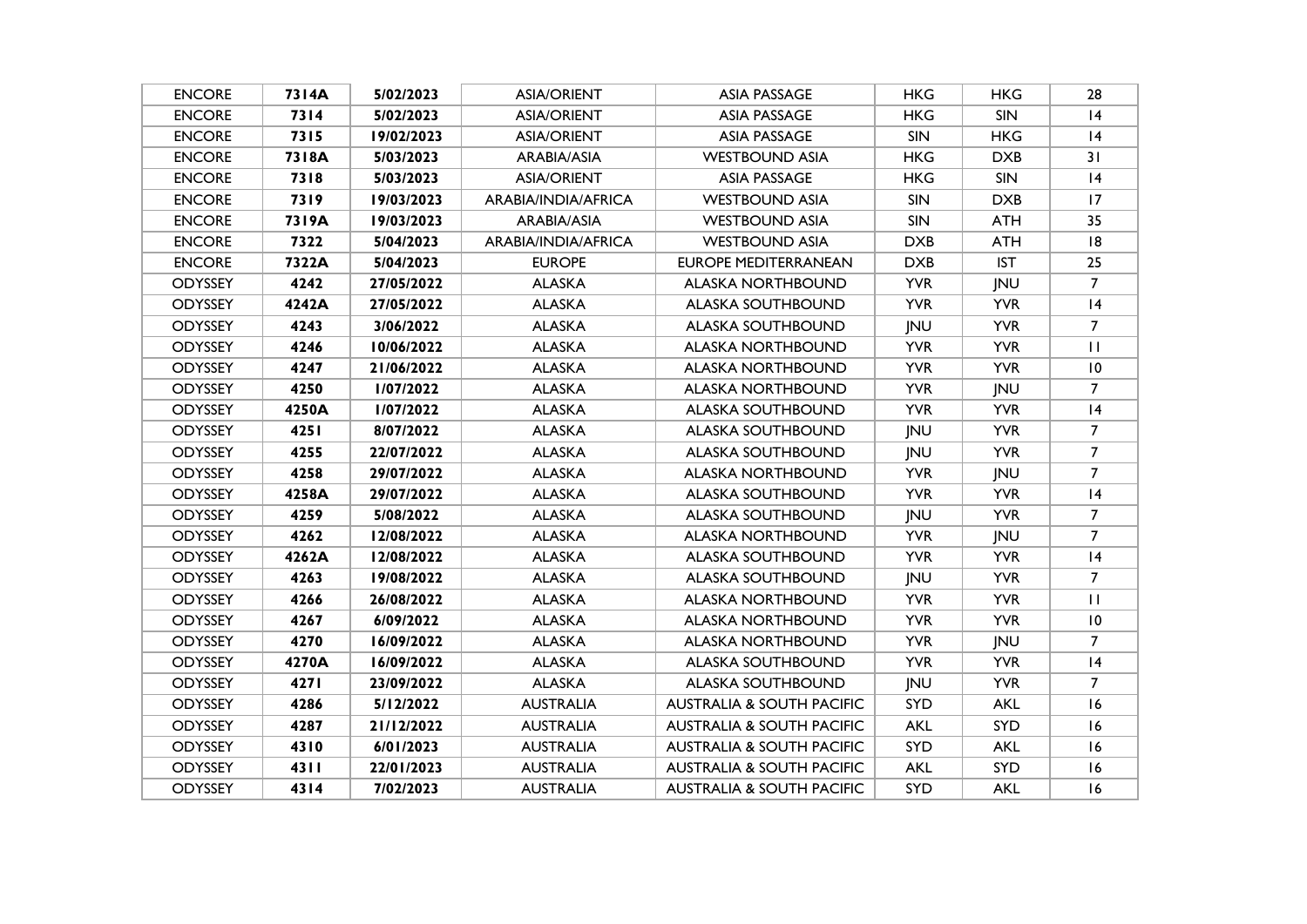| <b>ODYSSEY</b> | 4315A  | 23/02/2023 | <b>SOUTH PACIFIC</b> | <b>AUSTRALIA &amp; SOUTH PACIFIC</b> | AKL        | <b>BOA</b> | 30             |
|----------------|--------|------------|----------------------|--------------------------------------|------------|------------|----------------|
| <b>ODYSSEY</b> | 4315   | 23/02/2023 | <b>AUSTRALIA</b>     | <b>AUSTRALIA &amp; SOUTH PACIFIC</b> | <b>AKL</b> | <b>SYD</b> | 4              |
| <b>ODYSSEY</b> | 4318A  | 9/03/2023  | <b>ASIA/ORIENT</b>   | <b>ASIA PACIFIC</b>                  | <b>SYD</b> | <b>HKG</b> | 30             |
| <b>ODYSSEY</b> | 4318   | 9/03/2023  | <b>AUSTRALIA</b>     | <b>AUSTRALIA &amp; SOUTH PACIFIC</b> | <b>SYD</b> | <b>BOA</b> | 16             |
| <b>ODYSSEY</b> | 4319A  | 25/03/2023 | <b>ASIA/ORIENT</b>   | <b>ASIA PACIFIC</b>                  | <b>BOA</b> | <b>UKB</b> | 28             |
| <b>ODYSSEY</b> | 4319   | 25/03/2023 | <b>ASIA/ORIENT</b>   | <b>ASIA PACIFIC</b>                  | <b>BOA</b> | <b>HKG</b> | 4              |
| <b>ODYSSEY</b> | 4322A  | 8/04/2023  | <b>ASIA/ORIENT</b>   | <b>ASIA PACIFIC</b>                  | HKG.       | <b>YOK</b> | 28             |
| <b>ODYSSEY</b> | 4322   | 8/04/2023  | <b>ASIA/ORIENT</b>   | <b>ASIA PACIFIC</b>                  | <b>HKG</b> | <b>UKB</b> | 4              |
| <b>ODYSSEY</b> | 4323A  | 22/04/2023 | <b>ASIA/ORIENT</b>   | <b>ASIA PACIFIC</b>                  | <b>UKB</b> | <b>YVR</b> | 35             |
| <b>ODYSSEY</b> | 4323   | 22/04/2023 | <b>ASIA/ORIENT</b>   | <b>ASIA PACIFIC</b>                  | <b>UKB</b> | <b>YOK</b> | 4              |
| <b>ODYSSEY</b> | 4326   | 6/05/2023  | <b>ASIA/ORIENT</b>   | <b>ASIA PACIFIC</b>                  | <b>YOK</b> | <b>YVR</b> | 21             |
| <b>OVATION</b> | 8228A  | 7/05/2022  | <b>EUROPE</b>        | <b>EUROPE MEDITERRANEAN</b>          | <b>MCM</b> | <b>MCM</b> | 17             |
| <b>OVATION</b> | 8228   | 7/05/2022  | <b>EUROPE</b>        | <b>EUROPE MEDITERRANEAN</b>          | <b>MCM</b> | <b>BCN</b> | 10             |
| <b>OVATION</b> | 8229A  | 14/05/2022 | <b>EUROPE</b>        | EUROPE MEDITERRANEAN                 | <b>BCN</b> | <b>BCN</b> | 4              |
| <b>OVATION</b> | 8229   | 14/05/2022 | <b>EUROPE</b>        | <b>EUROPE MEDITERRANEAN</b>          | <b>BCN</b> | <b>MCM</b> | $\overline{7}$ |
| <b>OVATION</b> | 823 IA | 21/05/2022 | <b>EUROPE</b>        | <b>EUROPE MEDITERRANEAN</b>          | <b>MCM</b> | <b>ROM</b> | 4              |
| <b>OVATION</b> | 8231   | 21/05/2022 | <b>EUROPE</b>        | <b>EUROPE MEDITERRANEAN</b>          | <b>MCM</b> | <b>BCN</b> | $\overline{7}$ |
| <b>OVATION</b> | 8232A  | 28/05/2022 | <b>EUROPE</b>        | <b>EUROPE MEDITERRANEAN</b>          | <b>BCN</b> | <b>BCN</b> | 4              |
| <b>OVATION</b> | 8232   | 28/05/2022 | <b>EUROPE</b>        | EUROPE MEDITERRANEAN                 | <b>BCN</b> | <b>ROM</b> | $\overline{7}$ |
| <b>OVATION</b> | 8235A  | 4/06/2022  | <b>EUROPE</b>        | <b>EUROPE MEDITERRANEAN</b>          | <b>ROM</b> | <b>LIS</b> | 4              |
| <b>OVATION</b> | 8235   | 4/06/2022  | <b>EUROPE</b>        | <b>EUROPE MEDITERRANEAN</b>          | <b>ROM</b> | <b>BCN</b> | $\overline{7}$ |
| <b>OVATION</b> | 8236   | 11/06/2022 | <b>EUROPE</b>        | <b>EUROPE MEDITERRANEAN</b>          | <b>BCN</b> | <b>LIS</b> | $\overline{7}$ |
| <b>OVATION</b> | 8236A  | 11/06/2022 | <b>EUROPE</b>        | <b>EUROPE NORTHERN</b>               | <b>BCN</b> | <b>CPH</b> | 21             |
| <b>OVATION</b> | 8239   | 18/06/2022 | <b>EUROPE</b>        | <b>EUROPE NORTHERN</b>               | <b>LIS</b> | <b>CPH</b> | 4              |
| <b>OVATION</b> | 8239A  | 18/06/2022 | <b>EUROPE</b>        | <b>EUROPE NORTHERN</b>               | <b>LIS</b> | CPH        | 21             |
| <b>OVATION</b> | 8240   | 2/07/2022  | <b>EUROPE</b>        | <b>EUROPE NORTHERN</b>               | <b>CPH</b> | <b>CPH</b> | $\overline{7}$ |
| <b>OVATION</b> | 8243   | 9/07/2022  | <b>EUROPE</b>        | <b>EUROPE NORTHERN</b>               | <b>CPH</b> | <b>CPH</b> | $\overline{7}$ |
| <b>OVATION</b> | 8243A  | 9/07/2022  | <b>EUROPE</b>        | <b>EUROPE NORTHERN</b>               | <b>CPH</b> | CPH        | 21             |
| <b>OVATION</b> | 8244   | 16/07/2022 | <b>EUROPE</b>        | EUROPE NORTHERN                      | <b>CPH</b> | <b>CPH</b> | 4              |
| <b>OVATION</b> | 8244A  | 16/07/2022 | <b>EUROPE</b>        | <b>EUROPE NORTHERN</b>               | <b>CPH</b> | <b>CPH</b> | 21             |
| <b>OVATION</b> | 8247   | 30/07/2022 | <b>EUROPE</b>        | <b>EUROPE NORTHERN</b>               | <b>CPH</b> | <b>CPH</b> | $\overline{7}$ |
| <b>OVATION</b> | 8248   | 6/08/2022  | <b>EUROPE</b>        | <b>EUROPE NORTHERN</b>               | <b>CPH</b> | <b>CPH</b> | $\overline{7}$ |
| <b>OVATION</b> | 8248A  | 6/08/2022  | <b>EUROPE</b>        | <b>EUROPE NORTHERN</b>               | <b>CPH</b> | <b>CPH</b> | 21             |
| <b>OVATION</b> | 8251   | 13/08/2022 | <b>EUROPE</b>        | <b>EUROPE NORTHERN</b>               | <b>CPH</b> | <b>CPH</b> | 4              |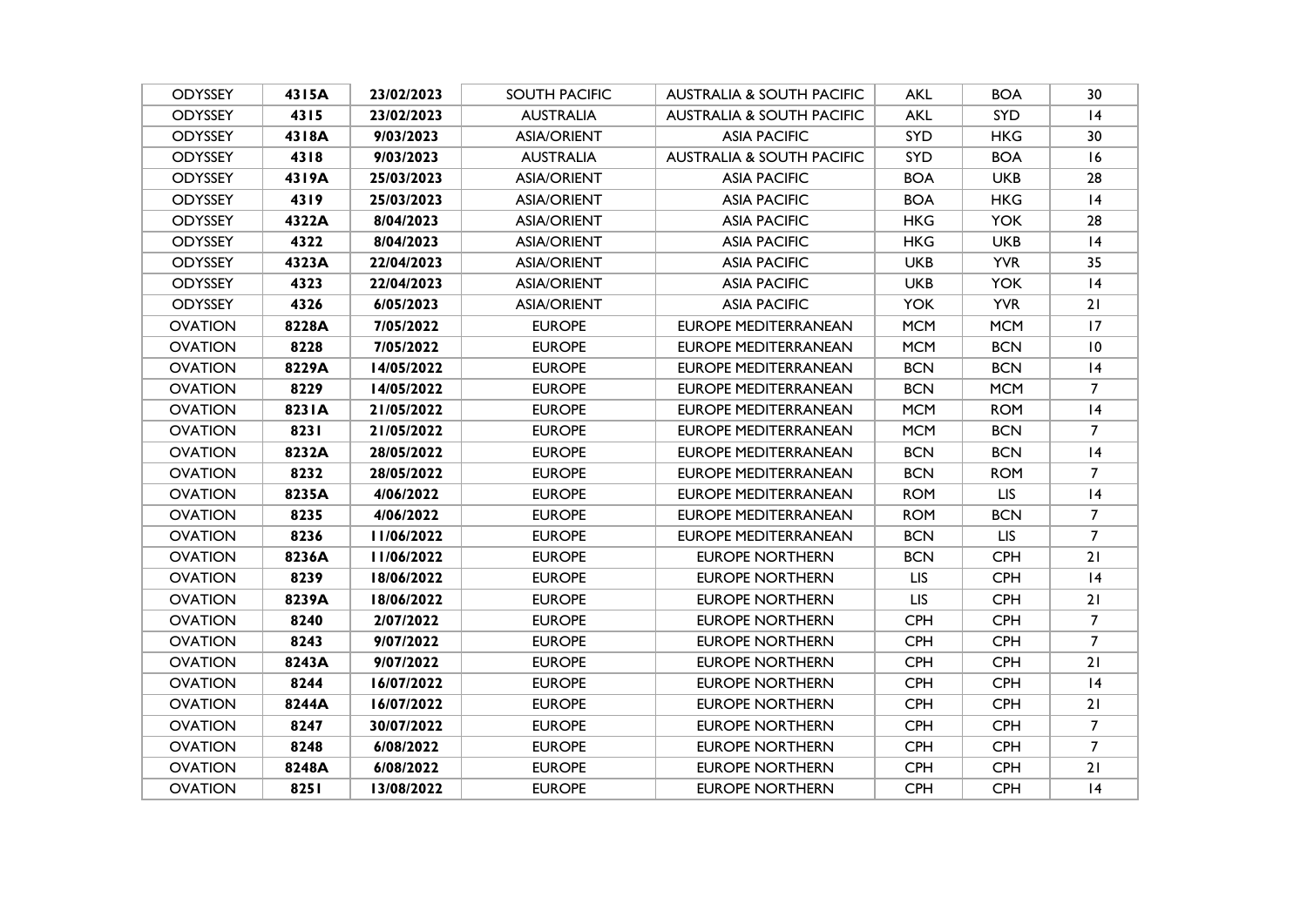| <b>OVATION</b> | 825 IA | 13/08/2022 | <b>EUROPE</b>    | <b>EUROPE NORTHERN</b>      | <b>CPH</b> | <b>CPH</b> | 21             |
|----------------|--------|------------|------------------|-----------------------------|------------|------------|----------------|
| <b>OVATION</b> | 8252   | 27/08/2022 | <b>EUROPE</b>    | <b>EUROPE NORTHERN</b>      | <b>CPH</b> | QQD        | $\overline{7}$ |
| <b>OVATION</b> | 8255   | 3/09/2022  | <b>EUROPE</b>    | <b>EUROPE NORTHERN</b>      | QQD        | <b>CPH</b> | $\overline{7}$ |
| <b>OVATION</b> | 8255A  | 3/09/2022  | <b>EUROPE</b>    | EUROPE NORTHERN             | QQD        | QQD        | 4              |
| <b>OVATION</b> | 8256   | 10/09/2022 | <b>EUROPE</b>    | <b>EUROPE NORTHERN</b>      | <b>CPH</b> | QQD        | 7              |
| <b>OVATION</b> | 8256A  | 10/09/2022 | <b>EUROPE</b>    | <b>EUROPE NORTHERN</b>      | <b>CPH</b> | QQD        | 21             |
| <b>OVATION</b> | 8259   | 17/09/2022 | <b>EUROPE</b>    | <b>EUROPE NORTHERN</b>      | QQD        | QQD        | 4              |
| <b>OVATION</b> | 8259A  | 17/09/2022 | <b>EUROPE</b>    | <b>EUROPE NORTHERN</b>      | QQD        | <b>BCN</b> | 28             |
| <b>OVATION</b> | 8260   | 1/10/2022  | <b>EUROPE</b>    | EUROPE NORTHERN             | QQD        | <b>BCN</b> | 4              |
| <b>OVATION</b> | 8260A  | 1/10/2022  | <b>EUROPE</b>    | <b>EUROPE NORTHERN</b>      | QQD        | <b>ROM</b> | 21             |
| <b>OVATION</b> | 8263A  | 15/10/2022 | <b>EUROPE</b>    | EUROPE MEDITERRANEAN        | <b>BCN</b> | <b>BCN</b> | 4              |
| <b>OVATION</b> | 8263   | 15/10/2022 | <b>EUROPE</b>    | <b>EUROPE MEDITERRANEAN</b> | <b>BCN</b> | <b>ROM</b> | $\overline{7}$ |
| <b>OVATION</b> | 8264A  | 22/10/2022 | <b>EUROPE</b>    | EUROPE MEDITERRANEAN        | <b>ROM</b> | <b>ROM</b> | 4              |
| <b>OVATION</b> | 8264   | 22/10/2022 | <b>EUROPE</b>    | EUROPE MEDITERRANEAN        | <b>ROM</b> | <b>BCN</b> | 7              |
| <b>OVATION</b> | 8267A  | 29/10/2022 | <b>EUROPE</b>    | <b>EUROPE MEDITERRANEAN</b> | <b>BCN</b> | <b>BCN</b> | 4              |
| <b>OVATION</b> | 8267   | 29/10/2022 | <b>EUROPE</b>    | EUROPE MEDITERRANEAN        | <b>BCN</b> | <b>ROM</b> | $\overline{7}$ |
| <b>OVATION</b> | 8268A  | 5/11/2022  | <b>EUROPE</b>    | <b>EUROPE MEDITERRANEAN</b> | <b>ROM</b> | <b>LIS</b> | 21             |
| <b>OVATION</b> | 8268   | 5/11/2022  | <b>EUROPE</b>    | <b>EUROPE MEDITERRANEAN</b> | <b>ROM</b> | <b>BCN</b> | $\overline{7}$ |
| <b>OVATION</b> | 8271   | 12/11/2022 | <b>EUROPE</b>    | <b>EUROPE MEDITERRANEAN</b> | <b>BCN</b> | <b>LIS</b> | 4              |
| <b>OVATION</b> | 8271A  | 12/11/2022 | <b>EUROPE</b>    | <b>EUROPE TRANSATLANTIC</b> | <b>BCN</b> | <b>BGI</b> | 28             |
| <b>OVATION</b> | 8273   | 26/11/2022 | <b>EUROPE</b>    | EUROPE TRANSATLANTIC        | <b>LIS</b> | <b>BGI</b> | 4              |
| <b>OVATION</b> | 8273A  | 26/11/2022 | <b>EUROPE</b>    | EUROPE TRANSATLANTIC        | <b>LIS</b> | <b>BGI</b> | 21             |
| <b>OVATION</b> | 8276   | 10/12/2022 | <b>CARIBBEAN</b> | <b>CARIBBEAN SOUTHERN</b>   | <b>BGI</b> | <b>BGI</b> | $\overline{7}$ |
| OVATION        | 8276A  | 10/12/2022 | CARIBBEAN        | <b>CARIBBEAN SOUTHERN</b>   | BGI        | <b>BGI</b> | 17             |
| <b>OVATION</b> | 8279   | 17/12/2022 | <b>CARIBBEAN</b> | <b>CARIBBEAN SOUTHERN</b>   | <b>BGI</b> | <b>BGI</b> | 10             |
| <b>OVATION</b> | 8279A  | 17/12/2022 | CARIBBEAN        | <b>CARIBBEAN SOUTHERN</b>   | BGI        | <b>BGI</b> | 21             |
| <b>OVATION</b> | 8280   | 27/12/2022 | CARIBBEAN        | <b>CARIBBEAN SOUTHERN</b>   | <b>BGI</b> | <b>BGI</b> | $\mathbf{H}$   |
| <b>OVATION</b> | 8280A  | 27/12/2022 | <b>CARIBBEAN</b> | <b>CARIBBEAN SOUTHERN</b>   | BGI        | SXM        | 8              |
| <b>OVATION</b> | 8310   | 7/01/2023  | <b>CARIBBEAN</b> | <b>CARIBBEAN SOUTHERN</b>   | BGI        | SXM        | $\overline{7}$ |
| <b>OVATION</b> | 8310A  | 7/01/2023  | <b>CARIBBEAN</b> | <b>CARIBBEAN SOUTHERN</b>   | <b>BGI</b> | <b>BGI</b> | 4              |
| <b>OVATION</b> | 8311   | 14/01/2023 | <b>CARIBBEAN</b> | <b>CARIBBEAN SOUTHERN</b>   | <b>SXM</b> | <b>BGI</b> | $\overline{7}$ |
| <b>OVATION</b> | 8311A  | 14/01/2023 | <b>CARIBBEAN</b> | <b>CARIBBEAN SOUTHERN</b>   | <b>SXM</b> | <b>SXM</b> | 4              |
| <b>OVATION</b> | 8314   | 21/01/2023 | <b>CARIBBEAN</b> | <b>CARIBBEAN SOUTHERN</b>   | <b>BGI</b> | SXM        | $\overline{7}$ |
| <b>OVATION</b> | 8314A  | 21/01/2023 | CARIBBEAN        | CARIBBEAN SOUTHERN          | <b>BGI</b> | <b>BGI</b> | 4              |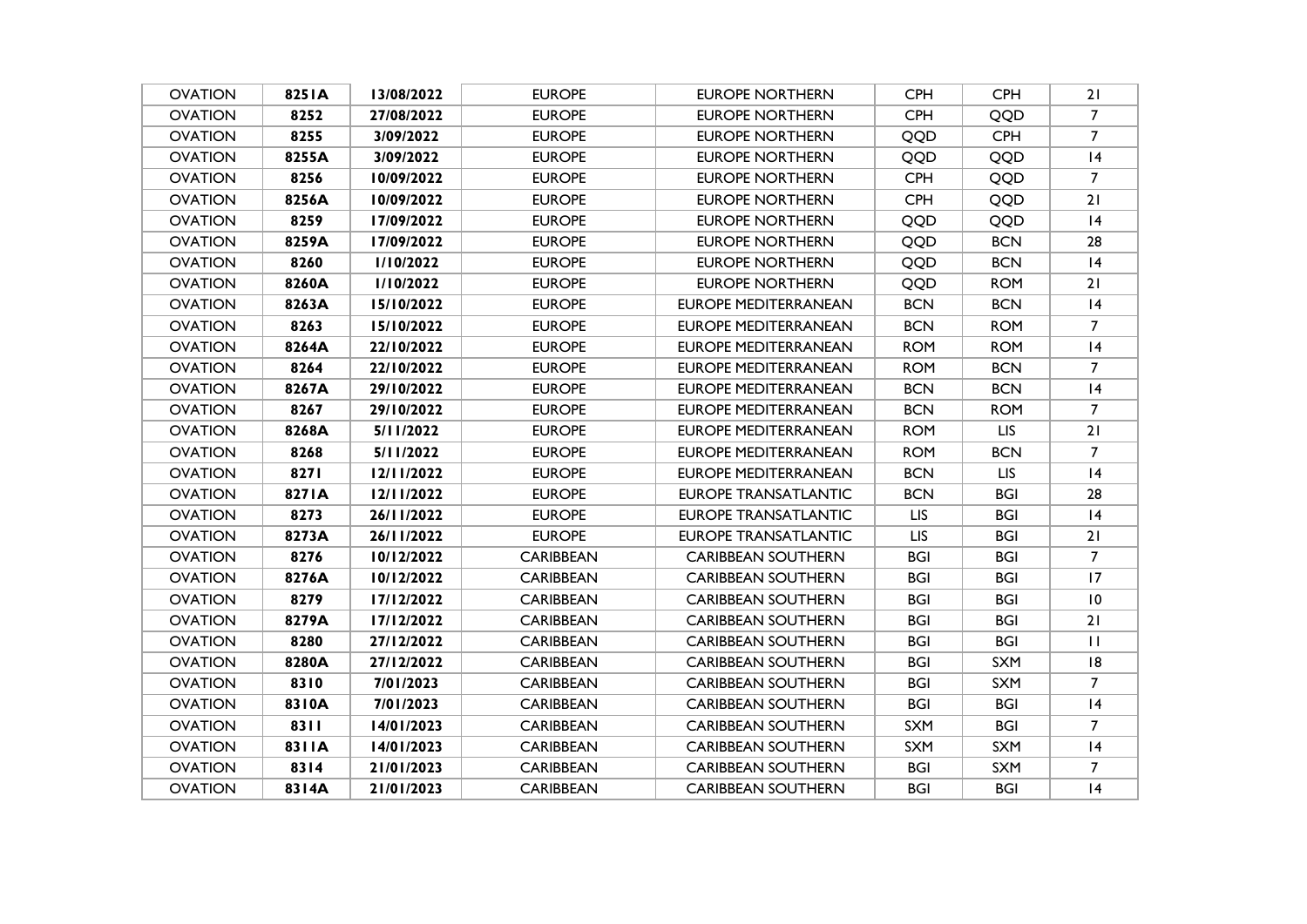| <b>OVATION</b> | 8315  | 28/01/2023 | <b>CARIBBEAN</b> | <b>CARIBBEAN SOUTHERN</b>   | <b>SXM</b> | <b>BGI</b> | $\overline{7}$  |
|----------------|-------|------------|------------------|-----------------------------|------------|------------|-----------------|
| <b>OVATION</b> | 8315A | 28/01/2023 | <b>CARIBBEAN</b> | <b>CARIBBEAN SOUTHERN</b>   | <b>SXM</b> | <b>SXM</b> | 4               |
| <b>OVATION</b> | 8318  | 4/02/2023  | <b>CARIBBEAN</b> | <b>CARIBBEAN SOUTHERN</b>   | BGI        | <b>SXM</b> | $\overline{7}$  |
| <b>OVATION</b> | 8318A | 4/02/2023  | <b>CARIBBEAN</b> | <b>CARIBBEAN SOUTHERN</b>   | <b>BGI</b> | <b>BGI</b> | 4               |
| <b>OVATION</b> | 8319  | 11/02/2023 | <b>CARIBBEAN</b> | <b>CARIBBEAN SOUTHERN</b>   | <b>SXM</b> | <b>BGI</b> | 7               |
| <b>OVATION</b> | 8319A | 11/02/2023 | <b>CARIBBEAN</b> | <b>CARIBBEAN SOUTHERN</b>   | SXM        | <b>SXM</b> | 4               |
| <b>OVATION</b> | 8322  | 18/02/2023 | CARIBBEAN        | <b>CARIBBEAN SOUTHERN</b>   | BGI        | <b>SXM</b> | $\overline{7}$  |
| <b>OVATION</b> | 8322A | 18/02/2023 | <b>CARIBBEAN</b> | <b>CARIBBEAN SOUTHERN</b>   | <b>BGI</b> | <b>BGI</b> | 4               |
| <b>OVATION</b> | 8323  | 25/02/2023 | CARIBBEAN        | <b>CARIBBEAN SOUTHERN</b>   | <b>SXM</b> | <b>BGI</b> | $\overline{7}$  |
| <b>OVATION</b> | 8323A | 25/02/2023 | <b>CARIBBEAN</b> | <b>CARIBBEAN SOUTHERN</b>   | <b>SXM</b> | <b>SXM</b> | 4               |
| <b>OVATION</b> | 8326  | 4/03/2023  | <b>CARIBBEAN</b> | <b>CARIBBEAN SOUTHERN</b>   | BGI        | <b>SXM</b> | $\overline{7}$  |
| <b>OVATION</b> | 8326A | 4/03/2023  | <b>CARIBBEAN</b> | <b>CARIBBEAN SOUTHERN</b>   | <b>BGI</b> | <b>BGI</b> | 4               |
| <b>OVATION</b> | 8327  | 11/03/2023 | <b>CARIBBEAN</b> | <b>CARIBBEAN SOUTHERN</b>   | <b>SXM</b> | <b>BGI</b> | $\overline{7}$  |
| <b>OVATION</b> | 8327A | 11/03/2023 | <b>CARIBBEAN</b> | <b>CARIBBEAN SOUTHERN</b>   | <b>SXM</b> | <b>BGI</b> | 4               |
| <b>OVATION</b> | 8330  | 18/03/2023 | CARIBBEAN        | <b>CARIBBEAN SOUTHERN</b>   | <b>BGI</b> | <b>BGI</b> | 7               |
| <b>OVATION</b> | 8330A | 18/03/2023 | <b>CARIBBEAN</b> | <b>CARIBBEAN SOUTHERN</b>   | <b>BGI</b> | <b>BGI</b> | 4               |
| <b>OVATION</b> | 8331  | 25/03/2023 | <b>CARIBBEAN</b> | <b>CARIBBEAN SOUTHERN</b>   | <b>BGI</b> | <b>BGI</b> | $\overline{7}$  |
| <b>OVATION</b> | 8331A | 25/03/2023 | <b>CARIBBEAN</b> | <b>CARIBBEAN SOUTHERN</b>   | <b>BGI</b> | <b>MIA</b> | 15              |
| <b>OVATION</b> | 8334  | 1/04/2023  | <b>CARIBBEAN</b> | <b>CARIBBEAN SOUTHERN</b>   | <b>BGI</b> | <b>MIA</b> | 8               |
| <b>OVATION</b> | 8334A | 1/04/2023  | <b>EUROPE</b>    | <b>EUROPE TRANSATLANTIC</b> | <b>BGI</b> | <b>TIL</b> | 22              |
| <b>OVATION</b> | 8336  | 9/04/2023  | <b>EUROPE</b>    | EUROPE TRANSATLANTIC        | <b>MIA</b> | <b>TIL</b> | 4               |
| <b>OVATION</b> | 8336A | 9/04/2023  | <b>EUROPE</b>    | <b>EUROPE TRANSATLANTIC</b> | <b>MIA</b> | <b>TIL</b> | 24              |
| <b>QUEST</b>   | 6224A | 10/05/2022 | <b>EUROPE</b>    | <b>EUROPE MEDITERRANEAN</b> | <b>BCN</b> | <b>VCE</b> | 8               |
| QUEST          | 6224  | 10/05/2022 | <b>EUROPE</b>    | <b>EUROPE MEDITERRANEAN</b> | <b>BCN</b> | <b>VCE</b> | $\mathbf{H}$    |
| QUEST          | 6226A | 21/05/2022 | <b>EUROPE</b>    | <b>EUROPE MEDITERRANEAN</b> | <b>VCE</b> | <b>VCE</b> | 4               |
| <b>QUEST</b>   | 6226  | 21/05/2022 | <b>EUROPE</b>    | <b>EUROPE MEDITERRANEAN</b> | <b>VCE</b> | <b>VCE</b> | $\overline{7}$  |
| <b>QUEST</b>   | 6229A | 28/05/2022 | <b>EUROPE</b>    | <b>EUROPE MEDITERRANEAN</b> | <b>VCE</b> | <b>VCE</b> | 4               |
| <b>QUEST</b>   | 6229  | 28/05/2022 | <b>EUROPE</b>    | <b>EUROPE MEDITERRANEAN</b> | <b>VCE</b> | <b>VCE</b> | $7\overline{ }$ |
| QUEST          | 623IA | 4/06/2022  | <b>EUROPE</b>    | <b>EUROPE MEDITERRANEAN</b> | <b>VCE</b> | <b>VCE</b> | 17              |
| <b>QUEST</b>   | 6231  | 4/06/2022  | <b>EUROPE</b>    | <b>EUROPE MEDITERRANEAN</b> | <b>VCE</b> | <b>VCE</b> | $\overline{7}$  |
| <b>QUEST</b>   | 6234A | 11/06/2022 | <b>EUROPE</b>    | <b>EUROPE MEDITERRANEAN</b> | <b>VCE</b> | <b>VCE</b> | 21              |
| <b>QUEST</b>   | 6234  | 11/06/2022 | <b>EUROPE</b>    | <b>EUROPE MEDITERRANEAN</b> | <b>VCE</b> | <b>VCE</b> | 10              |
| <b>QUEST</b>   | 6236  | 21/06/2022 | <b>EUROPE</b>    | <b>EUROPE MEDITERRANEAN</b> | <b>VCE</b> | <b>VCE</b> | $\mathbf{H}$    |
| <b>OUEST</b>   | 6253A | 12/07/2022 | <b>EUROPE</b>    | EUROPE MEDITERRANEAN        | <b>VCE</b> | <b>QQD</b> | 24              |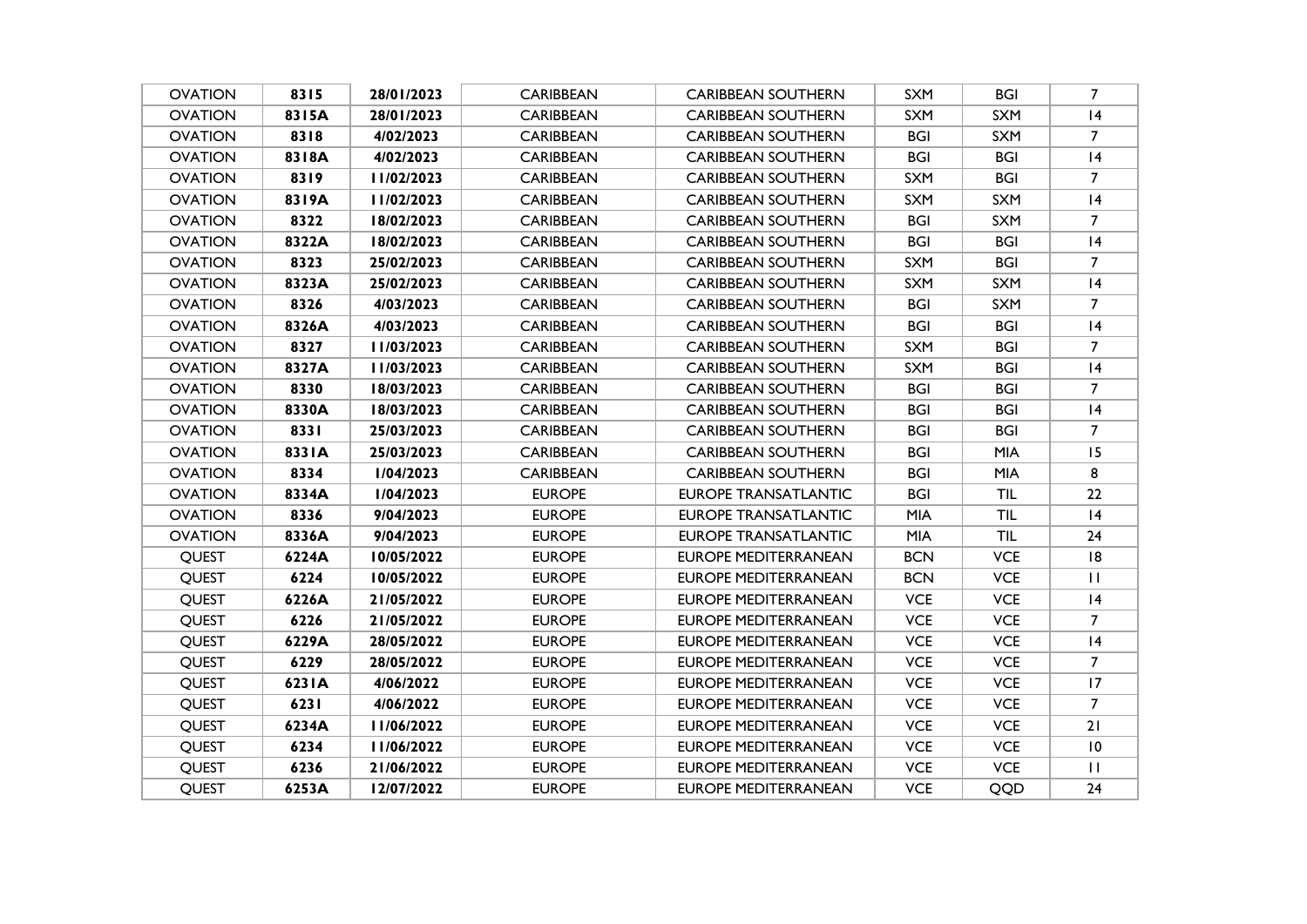| <b>QUEST</b>   | 6253  | 12/07/2022 | <b>EUROPE</b> | <b>EUROPE MEDITERRANEAN</b> | <b>VCE</b> | <b>BCN</b> | 10             |
|----------------|-------|------------|---------------|-----------------------------|------------|------------|----------------|
| <b>QUEST</b>   | 6254  | 22/07/2022 | <b>EUROPE</b> | <b>EUROPE NORTHERN</b>      | <b>BCN</b> | QQD        | 4              |
| <b>QUEST</b>   | 6273  | 11/11/2022 | PANAMA CANAL  | PANAMA CANAL                | <b>MIA</b> | <b>AMI</b> | 4              |
| <b>QUEST</b>   | 6274  | 25/11/2022 | PANAMA CANAL  | PANAMA CANAL                | <b>AMI</b> | <b>MIA</b> | 4              |
| QUEST          | 6277  | 9/12/2022  | PANAMA CANAL  | PANAMA CANAL                | <b>MIA</b> | <b>AMI</b> | 4              |
| <b>QUEST</b>   | 6278  | 23/12/2022 | PANAMA CANAL  | PANAMA CANAL                | <b>AMI</b> | <b>MIA</b> | 4              |
| <b>QUEST</b>   | 6319  | 26/03/2023 | <b>EUROPE</b> | <b>EUROPE TRANSATLANTIC</b> | MIA        | <b>LIS</b> | 3              |
| <b>QUEST</b>   | 6319A | 26/03/2023 | <b>EUROPE</b> | <b>EUROPE TRANSATLANTIC</b> | <b>MIA</b> | <b>BCN</b> | 27             |
| SOJOURN        | 5225A | 6/06/2022  | <b>EUROPE</b> | <b>EUROPE MEDITERRANEAN</b> | <b>ATH</b> | <b>ROM</b> | $20\,$         |
| SOJOURN        | 5225  | 6/06/2022  | <b>EUROPE</b> | <b>EUROPE MEDITERRANEAN</b> | <b>ATH</b> | <b>MLA</b> | 10             |
| SOJOURN        | 5226A | 16/06/2022 | <b>EUROPE</b> | <b>EUROPE MEDITERRANEAN</b> | <b>MLA</b> | <b>BCN</b> | 17             |
| SOJOURN        | 5226  | 16/06/2022 | <b>EUROPE</b> | <b>EUROPE MEDITERRANEAN</b> | <b>MLA</b> | <b>ROM</b> | 10             |
| SOJOURN        | 5229A | 26/06/2022 | <b>EUROPE</b> | <b>EUROPE MEDITERRANEAN</b> | <b>ROM</b> | <b>ROM</b> | 4              |
| SOJOURN        | 5229  | 26/06/2022 | <b>EUROPE</b> | <b>EUROPE MEDITERRANEAN</b> | <b>ROM</b> | <b>BCN</b> | 7              |
| SOJOURN        | 5230A | 3/07/2022  | <b>EUROPE</b> | <b>EUROPE MEDITERRANEAN</b> | <b>BCN</b> | <b>BCN</b> | 4              |
| <b>SOJOURN</b> | 5230  | 3/07/2022  | <b>EUROPE</b> | <b>EUROPE MEDITERRANEAN</b> | <b>BCN</b> | <b>ROM</b> | $\overline{7}$ |
| SOJOURN        | 5233A | 10/07/2022 | <b>EUROPE</b> | <b>EUROPE MEDITERRANEAN</b> | <b>ROM</b> | <b>MCM</b> | 8              |
| SOJOURN        | 5233  | 10/07/2022 | <b>EUROPE</b> | <b>EUROPE MEDITERRANEAN</b> | <b>ROM</b> | <b>BCN</b> | $\overline{7}$ |
| SOJOURN        | 5234A | 17/07/2022 | <b>EUROPE</b> | <b>EUROPE MEDITERRANEAN</b> | <b>BCN</b> | <b>BCN</b> | 21             |
| SOJOURN        | 5234  | 17/07/2022 | <b>EUROPE</b> | <b>EUROPE MEDITERRANEAN</b> | <b>BCN</b> | <b>MCM</b> | $\mathbf{H}$   |
| SOJOURN        | 5237A | 28/07/2022 | <b>EUROPE</b> | <b>EUROPE MEDITERRANEAN</b> | <b>MCM</b> | <b>ROM</b> | 17             |
| SOJOURN        | 5237  | 28/07/2022 | <b>EUROPE</b> | <b>EUROPE MEDITERRANEAN</b> | <b>MCM</b> | <b>BCN</b> | 10             |
| SOJOURN        | 5238A | 7/08/2022  | <b>EUROPE</b> | EUROPE MEDITERRANEAN        | <b>BCN</b> | <b>BCN</b> | 4              |
| SOJOURN        | 5238  | 7/08/2022  | <b>EUROPE</b> | <b>EUROPE MEDITERRANEAN</b> | <b>BCN</b> | <b>ROM</b> | $\overline{7}$ |
| SOJOURN        | 5241A | 14/08/2022 | <b>EUROPE</b> | <b>EUROPE MEDITERRANEAN</b> | <b>ROM</b> | <b>ROM</b> | 4              |
| SOJOURN        | 5241  | 14/08/2022 | <b>EUROPE</b> | <b>EUROPE MEDITERRANEAN</b> | <b>ROM</b> | <b>BCN</b> | $\overline{7}$ |
| SOJOURN        | 5242A | 21/08/2022 | <b>EUROPE</b> | <b>EUROPE MEDITERRANEAN</b> | <b>BCN</b> | <b>BCN</b> | 4              |
| SOJOURN        | 5242  | 21/08/2022 | <b>EUROPE</b> | <b>EUROPE MEDITERRANEAN</b> | <b>BCN</b> | <b>ROM</b> | $\overline{7}$ |
| SOJOURN        | 5245A | 28/08/2022 | <b>EUROPE</b> | <b>EUROPE MEDITERRANEAN</b> | <b>ROM</b> | <b>ROM</b> | 4              |
| SOJOURN        | 5245  | 28/08/2022 | <b>EUROPE</b> | <b>EUROPE MEDITERRANEAN</b> | <b>ROM</b> | <b>BCN</b> | 7              |
| SOJOURN        | 5246A | 4/09/2022  | <b>EUROPE</b> | <b>EUROPE MEDITERRANEAN</b> | <b>BCN</b> | <b>BCN</b> | 4              |
| SOJOURN        | 5246  | 4/09/2022  | <b>EUROPE</b> | <b>EUROPE MEDITERRANEAN</b> | <b>BCN</b> | <b>ROM</b> | $\overline{7}$ |
| SOJOURN        | 5249A | 11/09/2022 | <b>EUROPE</b> | <b>EUROPE MEDITERRANEAN</b> | <b>ROM</b> | <b>ROM</b> | 8              |
| <b>SOJOURN</b> | 5249  | 11/09/2022 | <b>EUROPE</b> | EUROPE MEDITERRANEAN        | <b>ROM</b> | <b>BCN</b> | $\overline{7}$ |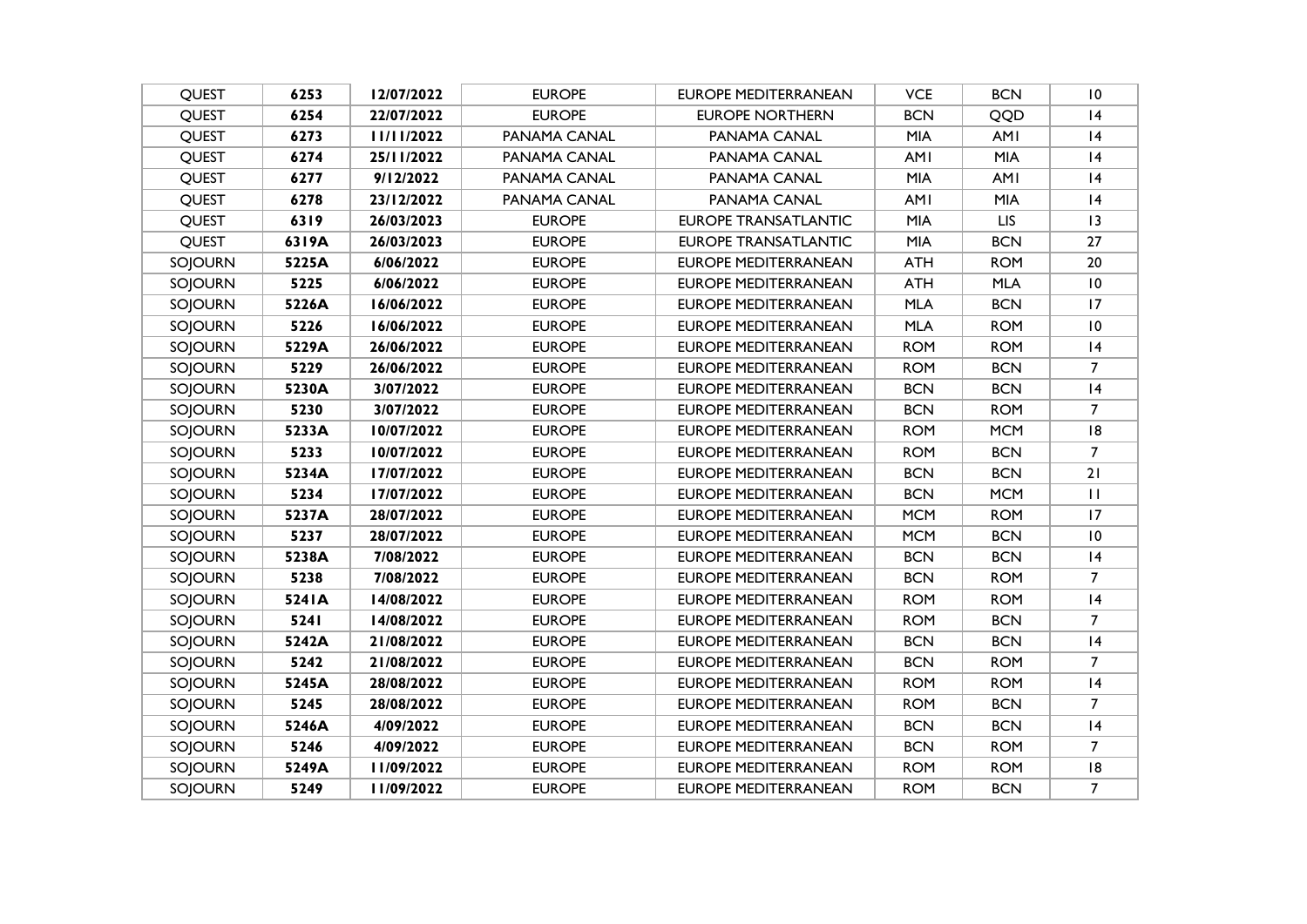| SOJOURN        | 5250A        | 18/09/2022      | <b>EUROPE</b>    | <b>EUROPE MEDITERRANEAN</b> | <b>BCN</b>         | <b>BCN</b> | 21             |
|----------------|--------------|-----------------|------------------|-----------------------------|--------------------|------------|----------------|
| SOJOURN        | 5250         | 18/09/2022      | <b>EUROPE</b>    | <b>EUROPE MEDITERRANEAN</b> | <b>BCN</b>         | <b>ROM</b> | $\mathbf{H}$   |
| SOJOURN        | 5253A        | 29/09/2022      | <b>EUROPE</b>    | <b>EUROPE MEDITERRANEAN</b> | <b>ROM</b>         | <b>BCN</b> | 17             |
| SOJOURN        | 5253         | 29/09/2022      | <b>EUROPE</b>    | <b>EUROPE MEDITERRANEAN</b> | <b>ROM</b>         | <b>BCN</b> | $\,$ l $\,$    |
| SOJOURN        | 5254A        | 9/10/2022       | <b>EUROPE</b>    | <b>EUROPE MEDITERRANEAN</b> | <b>BCN</b>         | <b>LIS</b> | 4              |
| SOJOURN        | 5254         | 9/10/2022       | <b>EUROPE</b>    | <b>EUROPE MEDITERRANEAN</b> | <b>BCN</b>         | <b>BCN</b> | $\overline{7}$ |
| SOJOURN        | 5257A        | 16/10/2022      | <b>EUROPE</b>    | <b>EUROPE MEDITERRANEAN</b> | <b>BCN</b>         | <b>LPA</b> | 4              |
| SOJOURN        | 5257         | 16/10/2022      | <b>EUROPE</b>    | <b>EUROPE MEDITERRANEAN</b> | <b>BCN</b>         | <b>LIS</b> | $\overline{7}$ |
| SOJOURN        | 5258A        | 23/10/2022      | <b>EUROPE</b>    | <b>EUROPE MEDITERRANEAN</b> | <b>LIS</b>         | <b>LIS</b> | 4              |
| SOJOURN        | 5258         | 23/10/2022      | <b>EUROPE</b>    | <b>EUROPE MEDITERRANEAN</b> | <b>LIS</b>         | <b>LPA</b> | $\overline{7}$ |
| SOJOURN        | 5261A        | 30/10/2022      | <b>EUROPE</b>    | <b>EUROPE TRANSATLANTIC</b> | <b>LPA</b>         | <b>MIA</b> | 9              |
| SOJOURN        | 5261         | 30/10/2022      | <b>EUROPE</b>    | <b>EUROPE MEDITERRANEAN</b> | <b>LPA</b>         | <b>LIS</b> | $\overline{7}$ |
| SOJOURN        | 5264         | 6/11/2022       | <b>EUROPE</b>    | <b>EUROPE TRANSATLANTIC</b> | <b>LIS</b>         | <b>MIA</b> | 12             |
| SOJOURN        | 5264A        | 6/11/2022       | <b>EUROPE</b>    | <b>EUROPE TRANSATLANTIC</b> | <b>LIS</b>         | <b>MIA</b> | 23             |
| SOJOURN        | 5267         | 18/11/2022      | <b>CARIBBEAN</b> | <b>CARIBBEAN SOUTHERN</b>   | <b>MIA</b>         | <b>MIA</b> | $\mathbf{H}$   |
| SOJOURN        | 5268         | 29/11/2022      | <b>CARIBBEAN</b> | <b>CARIBBEAN SOUTHERN</b>   | <b>MIA</b>         | <b>MIA</b> | $\mathbf{H}$   |
| SOJOURN        | 5271         | 10/12/2022      | <b>CARIBBEAN</b> | <b>CARIBBEAN SOUTHERN</b>   | <b>MIA</b>         | <b>MIA</b> | $\mathbf{H}$   |
| SOJOURN        | 5272         | 21/12/2022      | <b>CARIBBEAN</b> | <b>CARIBBEAN SOUTHERN</b>   | <b>MIA</b>         | <b>MIA</b> | 16             |
| <b>OVATION</b> | 8240A        | 2/06/2022       | <b>EUROPE</b>    | <b>EUROPE NORTHERN</b>      | <b>CPH</b>         | <b>CPH</b> | 4              |
| <b>OVATION</b> | 8247A        | 30/06/2022      | <b>EUROPE</b>    | <b>EUROPE NORTHERN</b>      | <b>CPH</b>         | CPH        | 4              |
| <b>OVATION</b> | 8252A        | 27/08/2022      | <b>EUROPE</b>    | <b>EUROPE NORTHERN</b>      | <b>CPH</b>         | <b>CPH</b> | 4              |
| <b>VN</b>      | V268         | AN <sub>2</sub> | 4/12/2022        | SOUTH AMERICA               | ANTARCTICA         | <b>BUE</b> | <b>BUE</b>     |
| VN             | V269         | AN3             | 14/12/2022       | SOUTH AMERICA               | <b>RCTICA HOL</b>  | <b>BUE</b> | <b>BUE</b>     |
| VN             | V310         | AN4             | 3/01/2023        | SOUTH AMERICA               | ANTARCTICA         | <b>BUE</b> | <b>BUE</b>     |
| <b>VN</b>      | V3I4         | AN4             | 25/01/2023       | SOUTH AMERICA               | ANTARCTICA         | <b>BUE</b> | <b>BUE</b>     |
| VN             | V315         | AN2             | 6/02/2023        | SOUTH AMERICA               | ANTARCTICA         | <b>BUE</b> | <b>BUE</b>     |
| <b>VN</b>      | V318         | AN <sub>5</sub> | 17/02/2023       | SOUTH AMERICA               | ANTARCTICA         | <b>BUE</b> | <b>BUE</b>     |
| VN             | V319         |                 | 10/03/2023       | SOUTH AMERICA               | <b>AMERICA EX</b>  | <b>BUE</b> | GIG            |
| VN             | V323         |                 | 29/03/2023       | SOUTH AMERICA               | <b>AMERICA AN</b>  | <b>MAO</b> | <b>IQT</b>     |
| VN             | V326         |                 | 8/04/2023        | SOUTH AMERICA               | <b>AMERICA AN</b>  | <b>IQT</b> | MAO            |
| VN             | V327         |                 | 18/04/2023       | <b>EUROPE</b>               | <b>E TRANSATL</b>  | <b>MAO</b> | <b>PRS</b>     |
| VN             | V330         |                 | 30/04/2023       | <b>EUROPE</b>               | <b>ESTERN EURC</b> | <b>PRS</b> | <b>GRW</b>     |
| VN             | <b>V256A</b> |                 | 2/10/2022        | PANAMA CANAL                | <b>CANAL WES</b>   | <b>YYT</b> | CA2            |
| VN             | V260A        |                 | 12/10/2022       | PANAMA CANAL                | <b>CANAL WES</b>   | <b>BGI</b> | SA3            |